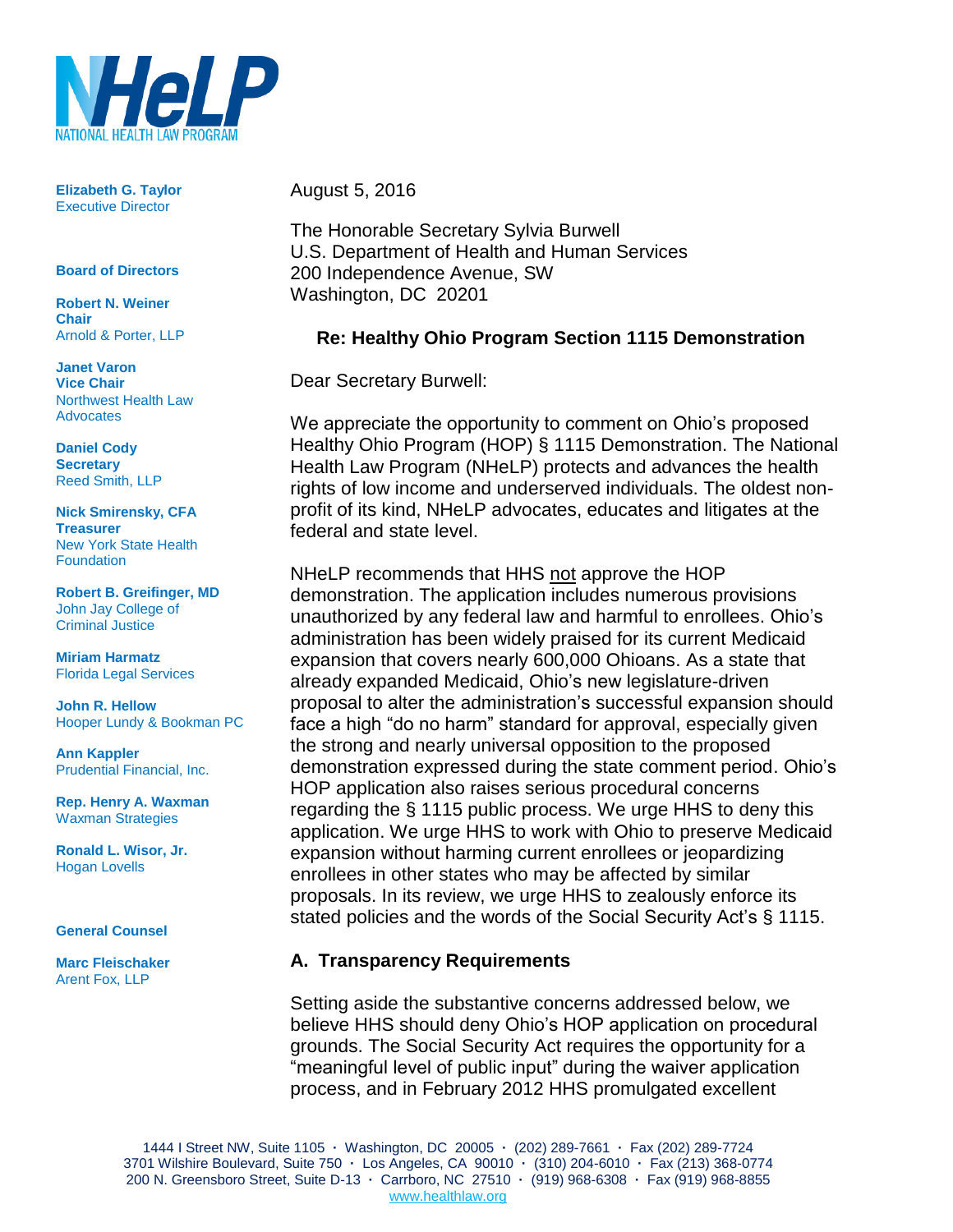regulations at 42 C.F.R. § 431.400 et. seq. detailing that process.<sup>1</sup> Those regulations require, among other things, a state-level transparency process that includes public hearings and a public notice and comment period.<sup>2</sup> While Ohio did conduct the required processes, they explicitly submitted the Federal application without any consideration of the state level comments. Of 956 comments received, the state found that only 1% of them were "Supportive of Heathy Ohio," while large majorities found the proposals would be unaffordable (84%), decrease enrollment (72%), be too confusing (65%), cause individuals to forego care (63%), and disrupt continuity of care (57%), among other concerns.<sup>3</sup> Despite these serious concerns and the telling 1% support rate, Ohio's administration was "unable to modify" the proposal because it felt the terms of the legislation requiring the waiver request are fixed.<sup>4</sup> Effectively, therefore, this proposal was submitted for federal review without any possible modifications based on the statelevel public process.

Regardless of a state's reasons, we believe that HHS cannot approve a demonstration that does not include a meaningful state comment process. Though in some cases it may be difficult to ascertain whether there was "meaningful" consideration of the statelevel feedback, there can be no doubt that there was simply *no* consideration in this case. HHS must deny this proposal because of noncompliance with the legally mandated transparency process.

We also believe HHS should deny this request to set a clear precedent for future state legislatures. If state legislatures can define the required terms of a demonstration proposal so narrowly so as to foreclose any meaningful changes in the state-level hearing, notice, and comment process, it could eviscerate the transparency requirements. CMS must not allow state legislatures to make the state-level public process an exercise in futility.

#### **B. Existing Enrollees**

HHS has approved several Medicaid Expansion § 1115 demonstrations that include unprecedented waivers that in many cases negatively impact access to care for consumers and also conflict with the legal requirements for such demonstrations. HHS in some cases likely approved these waivers because, in exchange for the waivers, HHS could secure a Medicaid expansion that would cover thousands of individuals in an unexpanded stated.

Applications like Ohio's, which request modifying coverage for individuals *already* enrolled, create an entirely different cost-benefits analysis. HHS should set a higher standard for approving extensions or amendments to existing Medicaid expansion programs. Altering an existing demonstration risks worsening access to care for current enrollees. Moreover, approving such harmful provisions in the majority of states that have now expanded Medicaid could encourage widespread regression. HHS should not

 $^4$  Healthy Ohio Program 1115 Demonstration Waiver application, p. 41.



 $1$  SSA § 1115(d)(2)(A).

 $^{2}$  42 C.F.R. § 431.408.

 $3$  Healthy Ohio Program 1115 Demonstration Waiver application, p. 41.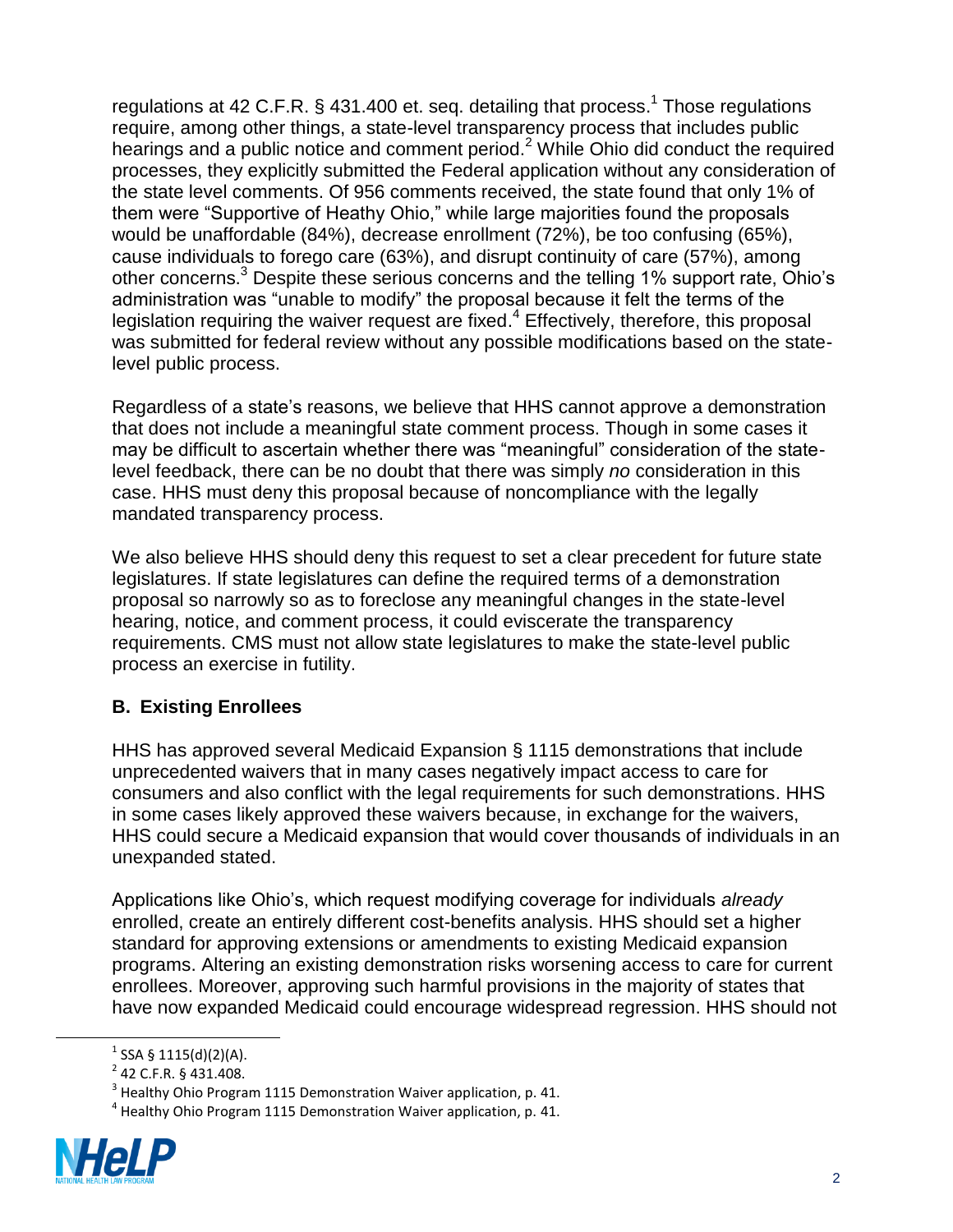approve any waivers in Ohio that worsen care for current expansion enrollees, as our discussion below illustrates.

In addition, Ohio proposes to enroll "all non-disabled, Medicaid-eligible adults age 18 and older" into HOP."<sup>5</sup> The potential harm of the waivers Ohio requests will not be limited to Medicaid expansion enrollees. This would reduce access to care for a broader scope of current enrollees, and is a problematic precedent for all Medicaid enrollees nationwide. We recommend that CMS maintain a clear line that excludes nonexpansion populations from potentially harmful waivers targeted at expansion populations. This is another reason that HHS should not approve Ohio's demonstration application.

# **C. Premiums and Cost Sharing Generally**

Ohio's § 1115 application contains numerous premium and cost sharing features (each discussed below) which are not approvable under § 1115. Specifically, the proposal repeatedly violates three core requirements for § 1115 demonstrations:

- Section 1115 explicitly circumscribes waiver authority in Title XIX to requirements contained in § 1902.<sup>6</sup> Anything outside of § 1902 is not legally waivable through the §1115 demonstration process. Sections 1916 and 1916A are requirements independent of § 1902 and cannot be waived through § 1115. Even if this were not true, any waiver of cost sharing in § 1916 must comply with the waiver requirements of § 1916(f) – the only legal channel for such waivers. Ohio attempts to waive cost sharing requirements in § 1916 through § 1115 without meeting § 1916(f) requirements.
- A § 1115 demonstration is precisely that, a demonstration. Ohio's requests for § 1115 authority regarding premiums and cost sharing are not approvable because they will not test anything novel, given the well-known results of redundant studies on cost sharing and premiums. For example, a principal feature that Ohio seeks to waive, premiums for low-income enrollees, has been repeatedly tested and consistently shown to depress enrollment – including for the very populations of adults that is the focus of the Ohio proposals. *See* David Machledt and Jane Perkins, *Medicaid Cost Sharing and Premiums* (March 2014), available at: [http://www.healthlaw.org/publications/browse-all-publications/Medicaid-](http://www.healthlaw.org/publications/browse-all-publications/Medicaid-Premiums-Cost-Sharing)
	- [Premiums-Cost-Sharing.](http://www.healthlaw.org/publications/browse-all-publications/Medicaid-Premiums-Cost-Sharing)
- Finally, § 1115 demonstrations must also be "likely to assist in promoting the objectives" of the Medicaid program. The objective of Medicaid is to furnish health care to low-income individuals. Many of the enhanced premium and cost sharing elements in Ohio's proposal cannot be approved because they would reduce access to care. The Social Security Act, particularly § 1916A, provides states with a great deal of flexibility to

<sup>&</sup>lt;sup>5</sup> Healthy Ohio Program 1115 Demonstration Waiver application, p. 6.  $6$  SSA § 1115(a)(1).

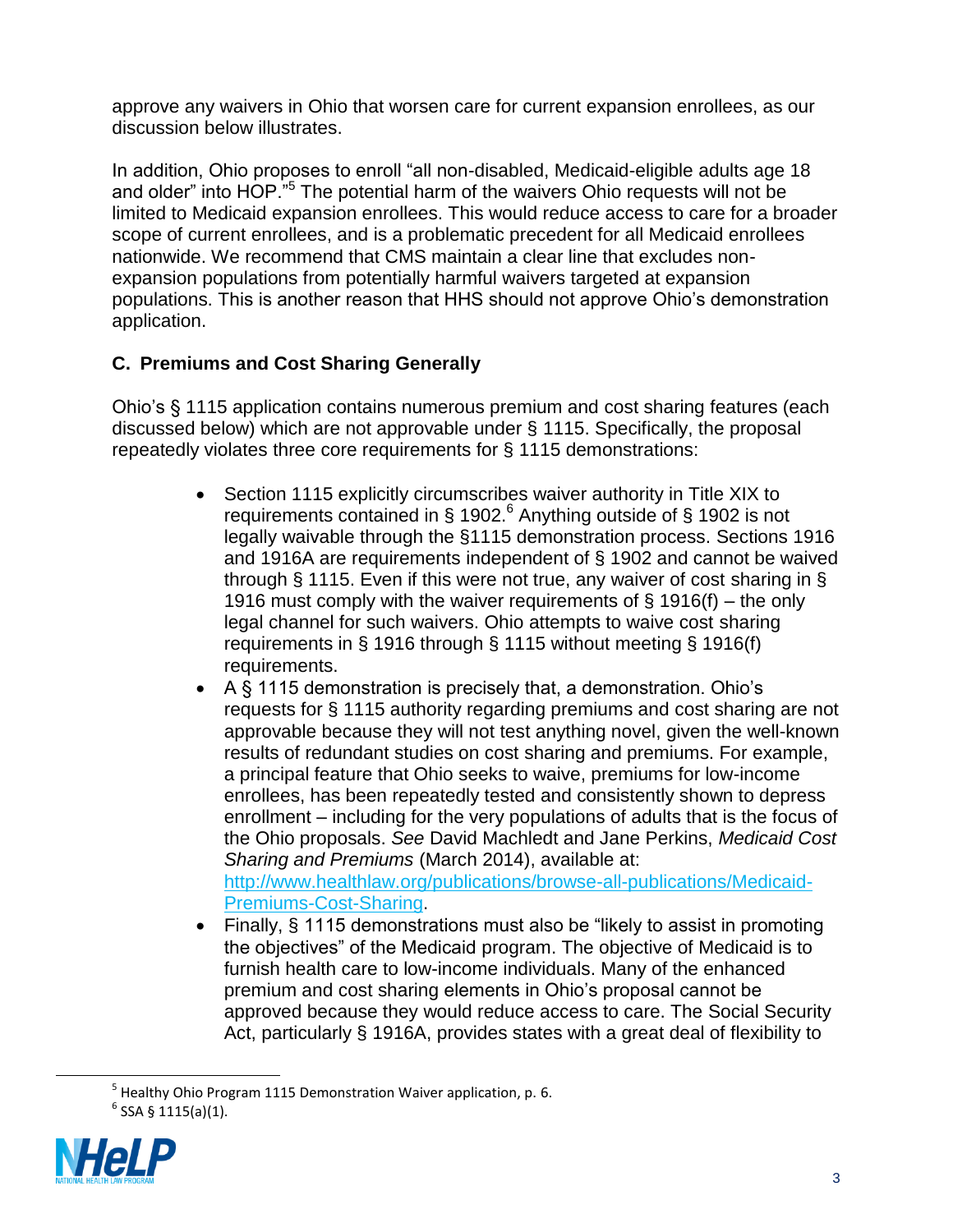impose premiums, cost sharing, and similar charges. Yet, Ohio seeks to run past these options to implement proposals which research has established are harmful to low-income people, and which will clearly result in interrupted care, lost opportunities, and churning.

#### **D. Premiums**

Ohio's proposed plan is premised on monthly "contributions" that fund a quasi health savings account (HSA) model, the "Buckeye Account." But Ohio's proposed plan effectively requires premiums for populations legally exempt from Medicaid premiums, including those below 150% FPL. Ohio's extreme concern with consumer "skin in the game" ignores the fact that Medicaid's legal cost sharing system already provides generous flexibility for states to create strong incentives for enrollees to avoid unnecessary care. More importantly, reflecting decades of research into the subject, the Social Security Act specifically prohibits some of the essential HSA features that Ohio requests. Ohio's proposal, as designed, is not approvable by HHS.

Under current law, HHS should not approve monthly contributions for any individuals below 150% FPL.<sup>7</sup> "Any enrollment fee or similar charges" are illegal for this very-lowincome population, whether they are called monthly fees, assessments, contributions, or premiums. <sup>8</sup> Ohio's "monthly contributions" meet the federal definition of a premium or similar charge. Given that monthly contributions are not permitted for this population below 150% FPL, *termination* for non-payment of contributions should also never be approved. Even if, contrary to law, HHS considered a waiver of the premium prohibition, it should still not be approvable because, given the well-established studies on the impact of premiums on low-income people, there is no experimental value to premiums nor do they promote the objectives of the Medicaid program, as required by § 1115(a).<sup>9</sup> **These studies may be confirmed by Ohio's** *own* **finding that over 125,000 individuals will lose coverage in 2018, the year HOP would start, relative to**  enrollment without HOP.<sup>10</sup> Premiums for those living on incomes below 100% FPL are especially concerning, since they contradict the structure of the ACA, numerous Medicaid cost sharing protections set at 100% FPL, and no enforceable premiums have been approved to date for this population. We note, however, that, under the law, premiums are equally impermissible for individuals below 150% FPL whether they are mandatory or optional.

Ohio's proposed premiums should also be denied because they dramatically increase the population that might be subject to premiums. As mentioned earlier, the HOP

<sup>&</sup>lt;sup>10</sup> Healthy Ohio Section 1115 Demonstration Waiver: Summary, available at: [http://medicaid.ohio.gov/Portals/0/Resources/PublicNotices/HealthyOhio-Summary.pdf.](http://medicaid.ohio.gov/Portals/0/Resources/PublicNotices/HealthyOhio-Summary.pdf)



<sup>7</sup> *See* SSA §§ 1916(c), 1916A(b)(1)(A). There are very limited exceptions to this rule, for certain populations, that are not broadly applicable to the Medicaid expansion population. *See, e.g.*, § 1916(d).

 $^8$  SSA § 1916A(a)(3)(A).

<sup>&</sup>lt;sup>9</sup> For example, in 2003, Oregon experimented with charging sliding scale premiums (\$6-\$20) and higher copays on some groups in an already existing § 1115 demonstration for families and childless adults below poverty. Nearly *half* the affected demonstration enrollees dropped out within the first nine months after the changes. Bill J. Wright et al., *The Impact of Increased Cost Sharing on Medicaid Enrollees*, 24 Health Affairs 1106, 1110 (2005).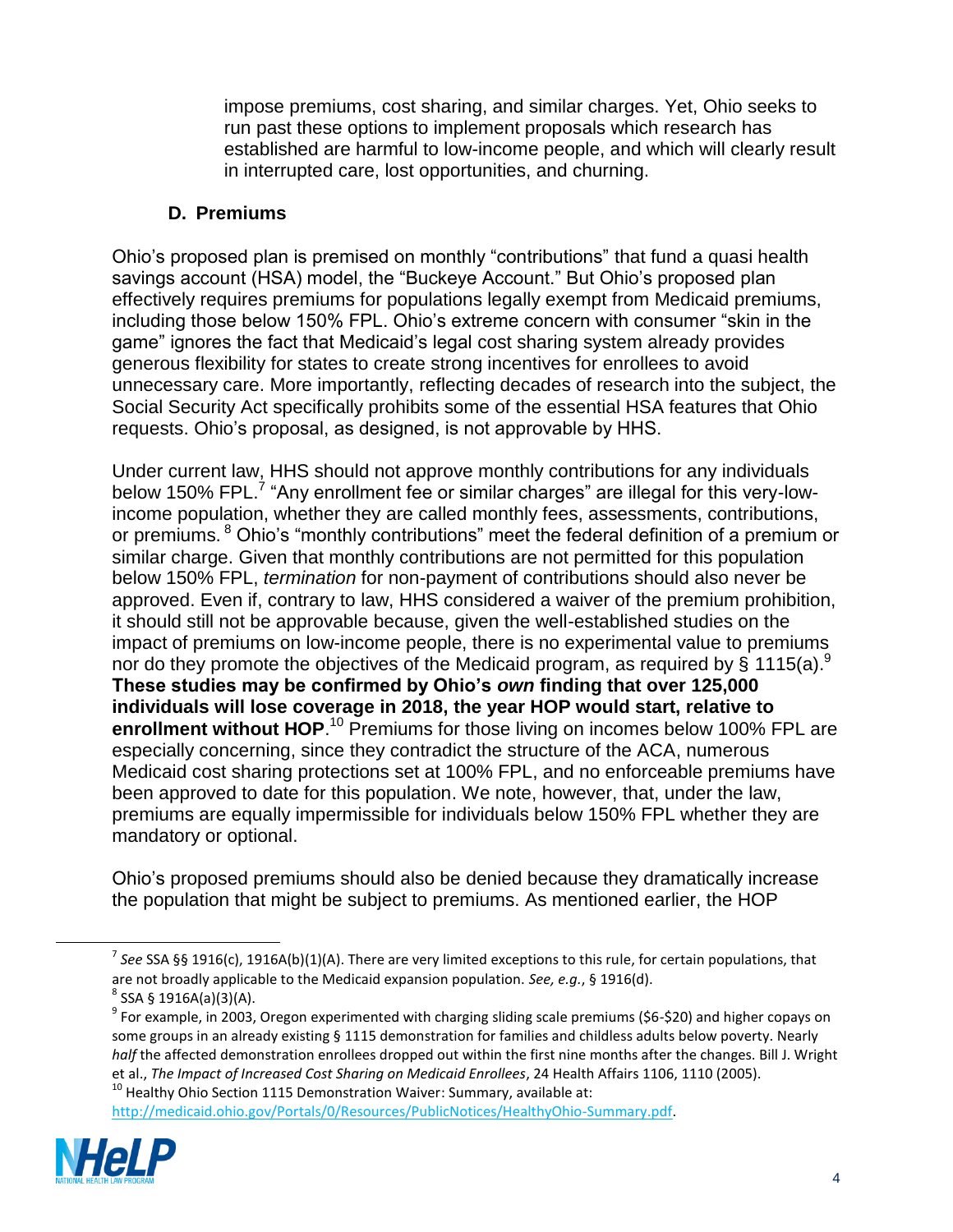proposal targets all non-disabled, Medicaid-eligible adults age 18 and older. HHS should not extend premium provisions, which have sometimes targeted expansion enrollees, to broader Medicaid populations. Some of the targeted groups are expressly exempted from cost sharing and premiums under the Medicaid statute. Ohio's proposal only exempts one group from its general premium requirement: pregnant women. The premiums will therefore be charged to numerous groups explicitly exempted in the statute, including women eligible for the breast and cervical cancer project, foster youth/ Title IV-E eligible children, and some services for Native Americans.<sup>11</sup> (We note, additionally, that some of the targeted groups, such as low-income 19 and 20 year olds, may not have been explicitly exempted in the statute because the statute *entirely* prohibits premiums on them as populations below 150% FPL, thus a prohibition in §  $1916A(b)(3)$ (A) would have been nonsensical.)<sup>12</sup> In short, the proposed HOP premiums violate *both* the prohibition on premiums below 150% FPL *and* the prohibition on premiums for excluded populations that apply even when premiums can be charged to a small set of higher-income individuals. Such a policy would stand even more in conflict the objectives of Medicaid, a statutory prerequisite to approving the waiver. Instead of helping furnish care to low-income individuals, this provision will decrease participation in HOP, leaving more of these especially vulnerable populations in need.

#### **E. Premium Waiting Period and Lockout**

Ohio requests waiver authority to (1) delay enrollment of eligible individuals until a month in which they pay their premiums, and (2) bar individuals who have been terminated for failure to pay premiums from en-enrolling until they pay owed premiums. These waiting period and lockout provisions are a direct violation of the statutory requirement to enroll eligible individuals with "reasonable promptness."<sup>13</sup> In both cases, the requested waiver of this provision should not be approved because it clearly does not promote the objectives of Medicaid nor does it have any experimental value. As a matter of policy, waiting periods will do great harm to many individuals who will receive coverage *later* after applying, and we note that many individuals become eligible for Medicaid contemporaneous with serious and urgent medical needs. (See also the discussion of retroactive eligibility waiver below). Similarly, lockouts will severely harm individuals who need coverage but cannot afford to pay their past debts. Both policies grossly contradict the basic intent of the Affordable Care Act and well-established policy best practice of encouraging continuity of care in health coverage, as well as Ohio's stated goal of decreasing churning. We note they will also harm Ohio's provider infrastructure, as providers will continue to treat uninsured patients.

We note that Ohio places no limit whatsoever on the length of the waiting period or lockout, meaning the state could effectively *never* enroll an individual who doesn't pay the premium or *permanently* exclude one who cannot pay the debt. If HHS approved Ohio's request it would effectively set a precedent allowing states to implement unauthorized conditions of eligibility that totally block enrollment for some eligible individuals.

 $13$  SSA § 1902(a)(8).



 $11$  SSA § 1916A(b)(3)(A)(i), (v), and (vii); 42 C.F.R. § 447.56(a)

<sup>12</sup> *See* SSA §§ 1916(c), 1916A(b)(1)(A).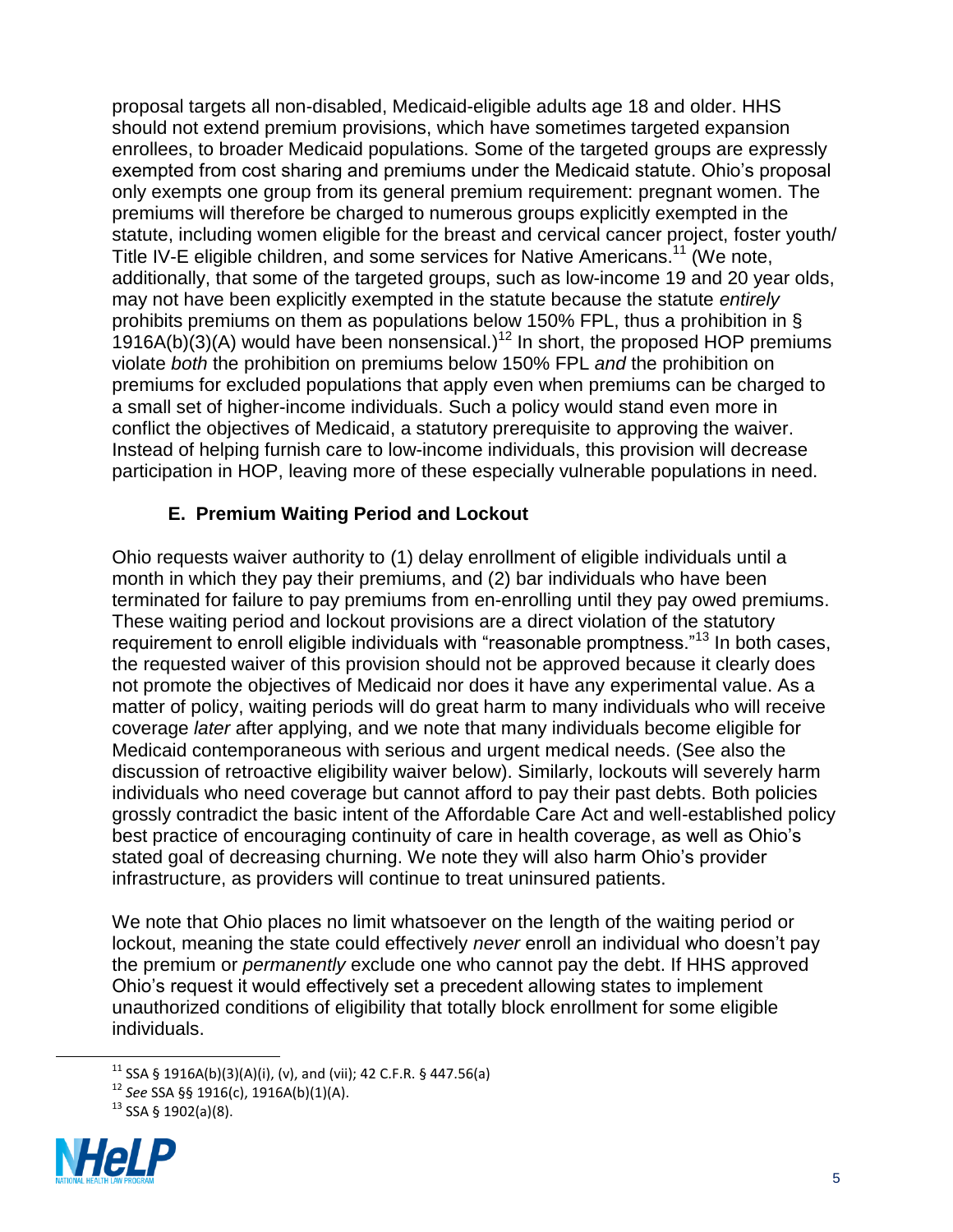In addition to a waiver of  $\S$  1902(a)(8), Ohio also requests a waiver of  $\S$  1902(a)(3) to implement the waiting period and lock out. We are not aware of any previous waiver of this critical due process protection, and we strongly recommend that HHS never approve a waiver of this requirement. A waiver of this requirement in the context of Medicaid application, coupled with a waiver of reasonable promptness, would allow states to keep legal beneficiaries in limbo, without benefits or a path to benefits other than payment of premiums which themselves were charged contrary to the terms and objective of the Social Security Act.

Ohio *also* requests a waiver of "[e]ligibility" in § 1902(a)(10)(A) to implement the waiting period. We do not believe there is any reason for HHS to entertain this request since it is functionally equivalent to the requested waiver of  $\S$  1902(a)(8). At the same time, the potential problems with waivers allowing modifications of underlying eligibility categories, and the related precedents they set, are extremely grave. HHS should avoid approving such waivers at all costs.

**Ultimately, we rank waivers of §§ 1902(a)(3), 1902(a)(8), and 1902(a)(10)(A) eligibility, among the most dangerous waivers HHS could possibly approve. These three provisions are cornerstones of the Medicaid entitlement for enrollees, as it is codified into the statute. They are the provisions that set out who is eligible, require states to enroll those eligible individuals, and allow such individuals to redress the failure of the state to do so. HHS should not waive these provisions under any circumstances.**

### **F. Copayments**

The Buckeye Account requires cost sharing from all participants, including groups that the Social Security Act specifically protects and exempts from cost sharing. (We note that, while there are no federally-recognized tribes in Ohio, many Native Americans living in Ohio are likely exempt from cost sharing.) As discussed above, these kinds of cost sharing policies cannot be approved through § 1115, and if they could, they would be required to comply with a waiver under § 1916(f). Subjecting these vulnerable populations to mandatory cost sharing has no demonstrative value and does not further the objectives of Medicaid; even the specter of cost sharing may reduce participation in the program.

In its waiver request, Ohio requests permission to charge copays for "all covered services." HHS should not approve any cost sharing for services excluded from cost sharing under the regulations.<sup>14</sup>

The HOP program implements arbitrary cost sharing standards that will confuse consumers without providing them any benefit. The two-tiered, segregated HSA is overly complex. It includes a "core portion" and a "non-core portion," each with distinct

 $14$  See 42 C.F.R. § 447.56(a)(2).

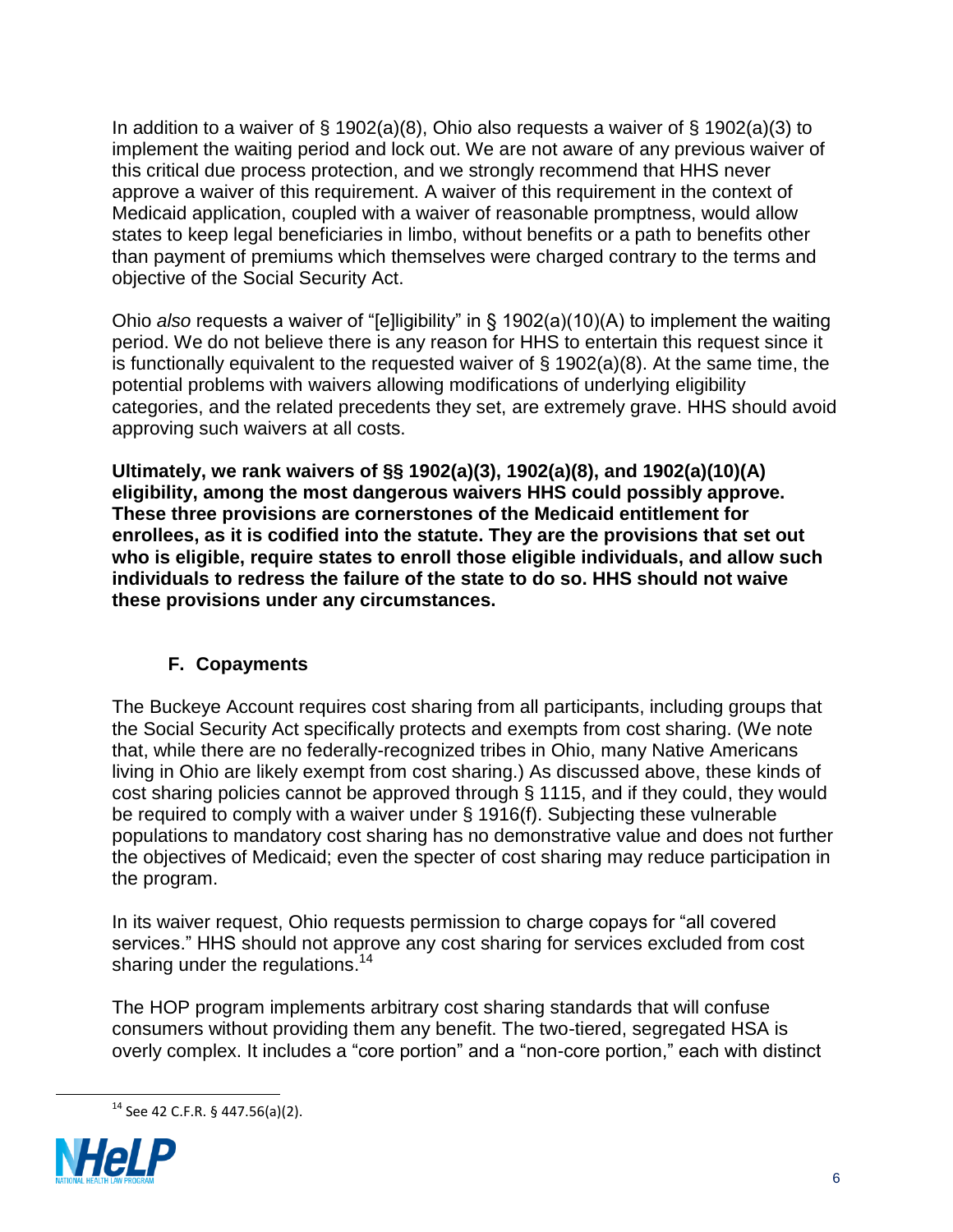mechanisms for filling the account, different purposes the account can be used for during enrollment, and different policies for using or transferring the account after disenrollment. In addition, there are detailed rules around carrying forward value from year to year, preventive service incentives, rewards points, and other features.

Even sophisticated health policy analysts, well-versed in such designs, have difficulty understanding this design. Consumers and providers alike will suffer from this system; the complexity of the Buckeye Account will cause more problems than Ohio claims it will solve. The theoretical incentives Ohio wishes to create will fail to materialize due to the certain and inevitable confusion the system will create.

#### **G. Annual and Lifetime Limits and Deductibles**

The HOP proposal includes provisions to include mechanisms termed "Annual and Lifetime Limits" and "Deductibles." While these provisions do not implement such policies as they are commonly understood, we urge HHS to avoid approving any policy using such a name. We believe it would create confusion for other states that might pursue more problematic limits or deductibles. Regardless of the practical impact, we believe it would be harmful to approve an "amount, duration, and scope" waiver to allow "annual and lifetime limit." Furthermore, these policies may confuse consumers who may avoid care thinking they will be forced to pay a deductible or run into care limits.

With respect to the annual limits, we also believe it is problematic that consumers could hit their limit, be transitioned out of HOP, and then be transitioned back in the next year, and that this pattern could repeat year after year. We believe this policy is terrible for continuity, will confuse consumers, and contradicts Ohio's stated goal of reducing churning. We have similar concerns for the requested 90-day limit on long term services and supports (LTSS) enrollment, which will also create churn for vulnerable populations by moving them between managed care and fee for service plans.

### **H. Incentive Points and the Bridge Account**

Adding to the complexity of Ohio's proposal is the Healthy Incentives Points system. These points (equivalent to dollars) may be credited to or deducted from the "core portion" of the Buckeye Account. Healthy Incentives Points may carry over to new policy periods if certain, as yet undefined preventive care goals are met. Rollover of "non-core" state contributions is contingent on the same goals.

The preventive services goals will unfairly benefit some consumers more than others. Consumers with more challenges – whether health conditions or social determinants of health – will be less likely to meet the requirement, and this will likely be discriminatory in practice and worsen health disparities. Additionally, consumers in poor health are likely to need treatment rather than preventive services, or they may be less able to complete preventive services goals. HHS should not approve what will likely be a discriminatory system, and should carefully monitor for discriminatory policies if any approval is issued.

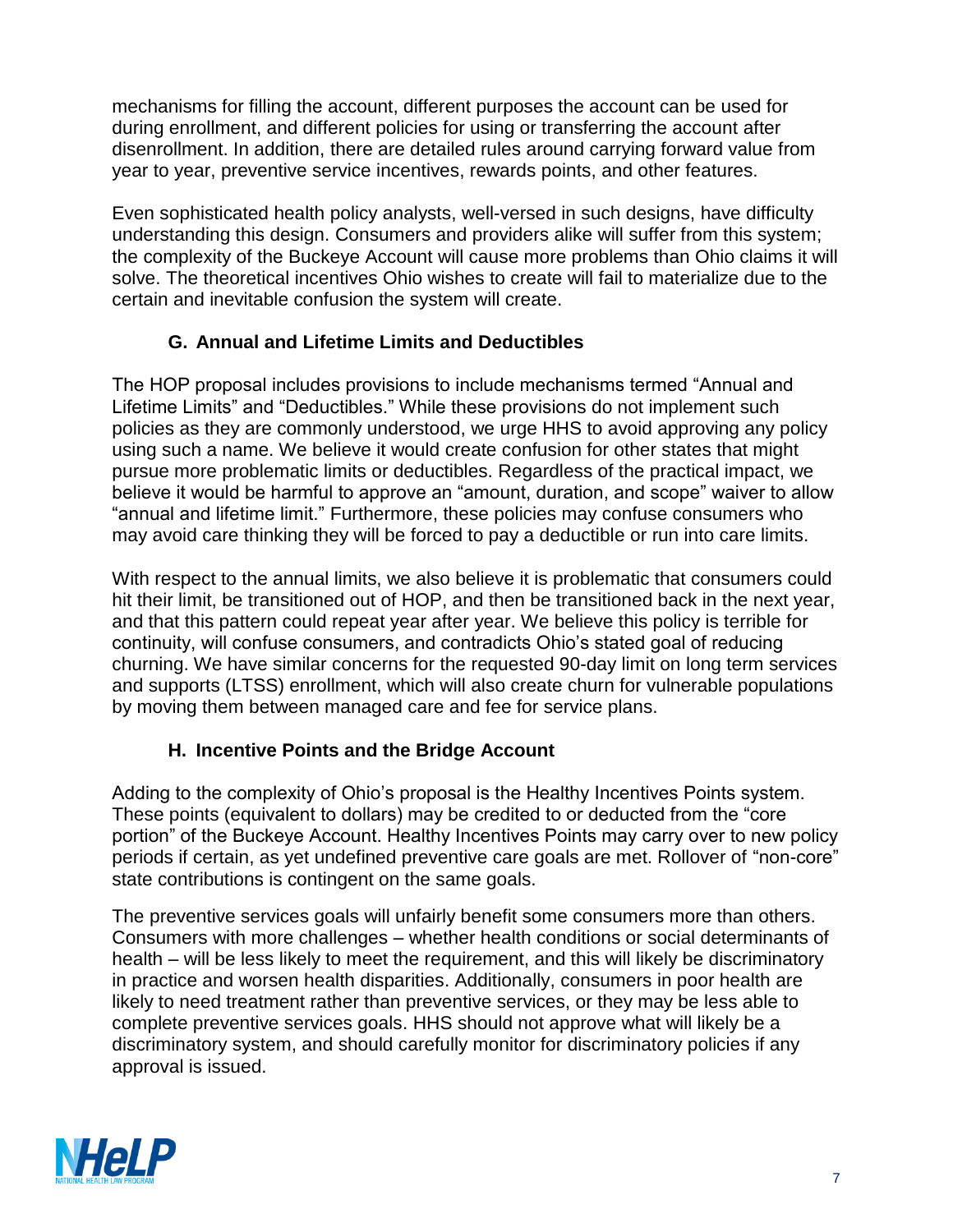Ohio also touts a "Bridge Account," which allows consumers to retain portions of the Buckeye Account when they obtain private or employer-sponsored insurance. The Bridge Account is presented as a mechanism to reduce churn. However, the majority of consumers will likely receive no benefit from the Bridge Account. The portion of the premiums they were charged that were not depleted via cost sharing may be small. State contributions in the Bridge account are likely to be minimal, because of the use of these funds as a "deductible." Additionally, state contributions are only included in the Bridge Account if the preventive services goals mentioned above are met, which is a remote possibility for many vulnerable enrollees. Experiences with previous 1115 demonstrations show that many consumers may not understand how these incentive systems work, or even be aware of the types of "benefits" that may be available.<sup>15</sup>

# **I. Retroactive Eligibility**

Medicaid requires states to provide retroactive coverage for enrollees.<sup>16</sup> Ohio has requested § 1115 demonstration authority to waive this requirement. This waiver should not be allowed because there is no demonstrative value to the request. The entirely predictable result will be: (1) more low-income individuals experiencing medical debt collections and bankruptcy; (2) more providers – especially safety net hospitals – incurring losses; and (3) more individuals experiencing gaps in coverage when some providers refuse to treat them because the providers know they will not be paid retroactively by Medicaid. This policy has dubious hypothetical benefits and very concrete harms. For these same reasons, the § 1115 demonstration should not be approved because this does not promote the objectives the Medicaid.

# **J. Freedom of Choice for Family Planning Services and Supplies**

The Healthy Ohio Plan application includes a broad request for waiver of freedom of choice. We recommend that any approval is clear that there is no waiver of freedom of choice for family planning services and supplies, and include language similar to the language in HHS's freedom of choice waiver in Indiana: "No waiver of freedom of choice is authorized for family planning providers." <sup>17</sup> The Social Security Act specifically requires freedom of choice for family planning services and supplies, even in managed care arrangements.<sup>18</sup> HHS and a number of district and federal circuit courts of appeal have consistently made clear that enrollees are entitled to obtain family planning services and supplies from any qualified Medicaid provider whether in or out of network.<sup>19</sup> Therefore, HHS should clarify that, regardless of any approval of freedom of choice waiver requests in the Healthy Ohio Plan, individuals remain entitled to obtain out-of-network coverage for family planning services and supplies, regardless of

<sup>19</sup> *See* CMS, State Medicaid Manual, § 2088.5.



<sup>&</sup>lt;sup>15</sup> The Lewin Group, Indiana Healthy Indiana Plan 2.0: Interim Evaluation Report 66-67 (2016), [https://www.medicaid.gov/Medicaid-CHIP-Program-Information/By-Topics/Waivers/1115/downloads/in/Healthy-](https://www.medicaid.gov/Medicaid-CHIP-Program-Information/By-Topics/Waivers/1115/downloads/in/Healthy-Indiana-Plan-2/in-healthy-indiana-plan-support-20-interim-evl-rpt-07062016.pdf)[Indiana-Plan-2/in-healthy-indiana-plan-support-20-interim-evl-rpt-07062016.pdf](https://www.medicaid.gov/Medicaid-CHIP-Program-Information/By-Topics/Waivers/1115/downloads/in/Healthy-Indiana-Plan-2/in-healthy-indiana-plan-support-20-interim-evl-rpt-07062016.pdf) (report commissioned by IN Family and Social Svcs. Admin.), stating that "survey data suggest that a large majority of HIP 2.0 members may not be aware of the HIP 2.0 policy that would allow them to get no-cost preventive care." <sup>16</sup> SSA §§ 1902(a)(34); 42 C.F.R. § 435.915.

<sup>&</sup>lt;sup>17</sup> Letter from Marilyn Tavenner approving Health Indiana Plan 2.0, 6 (Jan. 25., 2015).

 $18$  SSA § 1902(a)(23)(B).